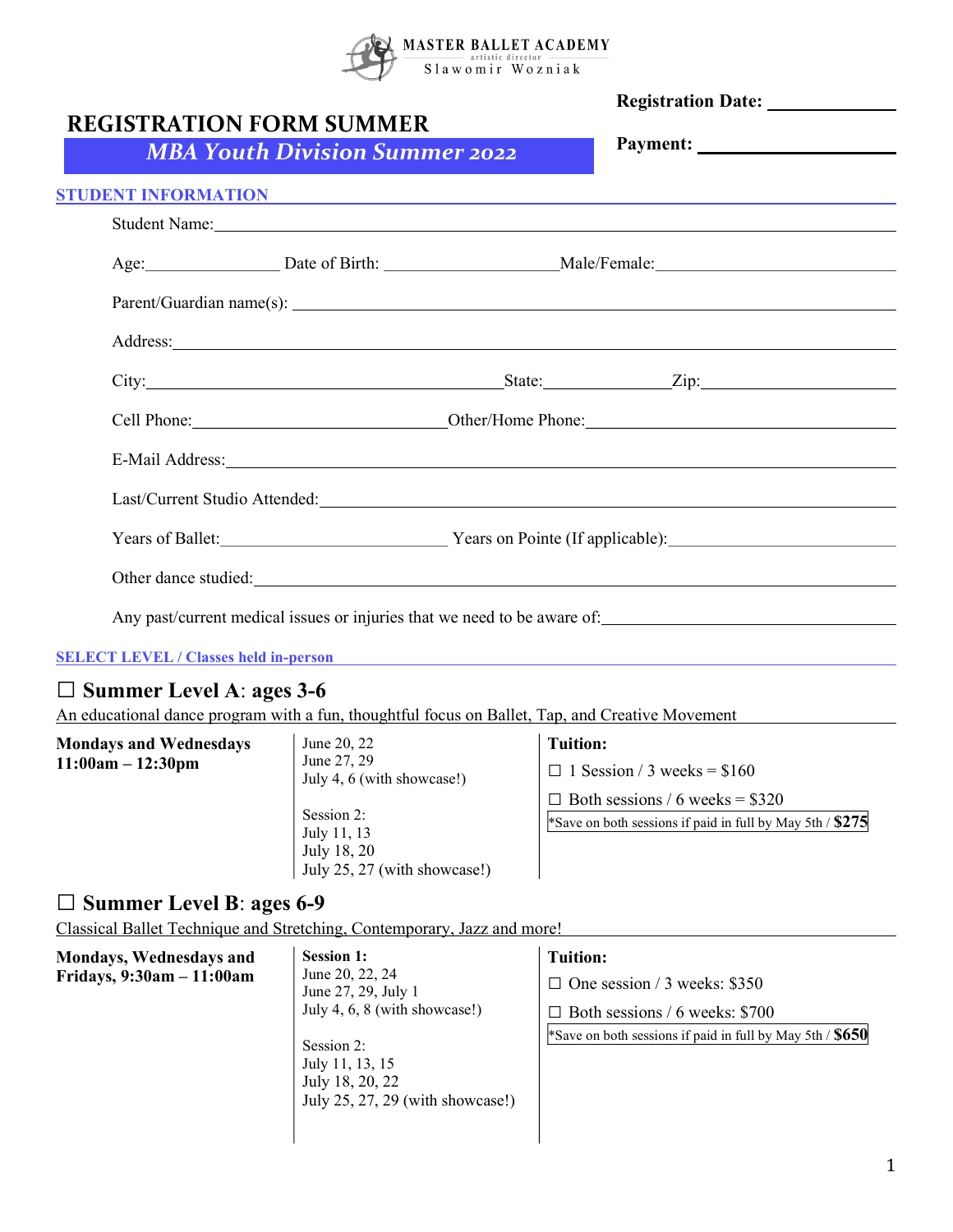### Other fees, rules and discounts

- Registration fee: \$25 (waived for current, year-round MBA students)
- $\bullet$  10% off siblings, the first pays the full amount / 30% off boys
- All tuition and fees are non refundable without a doctor's note
- Classes must have 4 dancers enrolled per week or the class may be cancelled
- Discounts cannot be combined

# **PAYMENT**  $C<sup>I</sup>$  ass to talk  $\ell$

| CLADD TOTAL Q              |  |
|----------------------------|--|
|                            |  |
| <b>REGISTRATION FEE \$</b> |  |
|                            |  |
| TOTAL \$                   |  |

Please make checks payable to: Master Ballet Academy.

All major credit cards accepted (please note, a 3.75% fee is charged on all credit card payments)

#### Submit form with payment to:

Master Ballet Academy, 15795 N 76<sup>th</sup> St., Scottsdale, AZ 85260 Or call 602-996-8000 to register by phone

All tuition is due in full before your student can participate in classes at Master Ballet Academy. Tuition cannot be credited towards any other dance training at Master Ballet Academy, including private lessons.

#### Liability Release Form

All Parents (or dancers, if not a minor) must sign before attending any Master Ballet Academy Classes.

I recognize and understand the risks of physical injury inherent in dance training and I am willing to assume those risks. I will not hold Master Ballet Academy aka Nina Marlow School of Ballet, LLC., or any faculty member, employee, or volunteer liable for injuries sustained or illnesses contracted by the participant while in attendance and/or participating in classes in the above mentioned school. I understand that the student may be physically touched during dance training and/or dance instruction. I will not hold Master Ballet Academy and its faculty members liable for physical touching which is incidental to and in the course of dance instruction and training. I agree to indemnify Master Ballet Academy and its faculty members and volunteers of both for all liabilities, costs, and judgments arising from acts of omissions committed by me or my child which may result in injury or damage to any person or party.

Student Name:

| Parent(s) Name(s):                         |
|--------------------------------------------|
|                                            |
| <b>Emergency Contact Name:</b>             |
| Emergency Contact Relationship to student: |

Emergency Contact Phone Number: